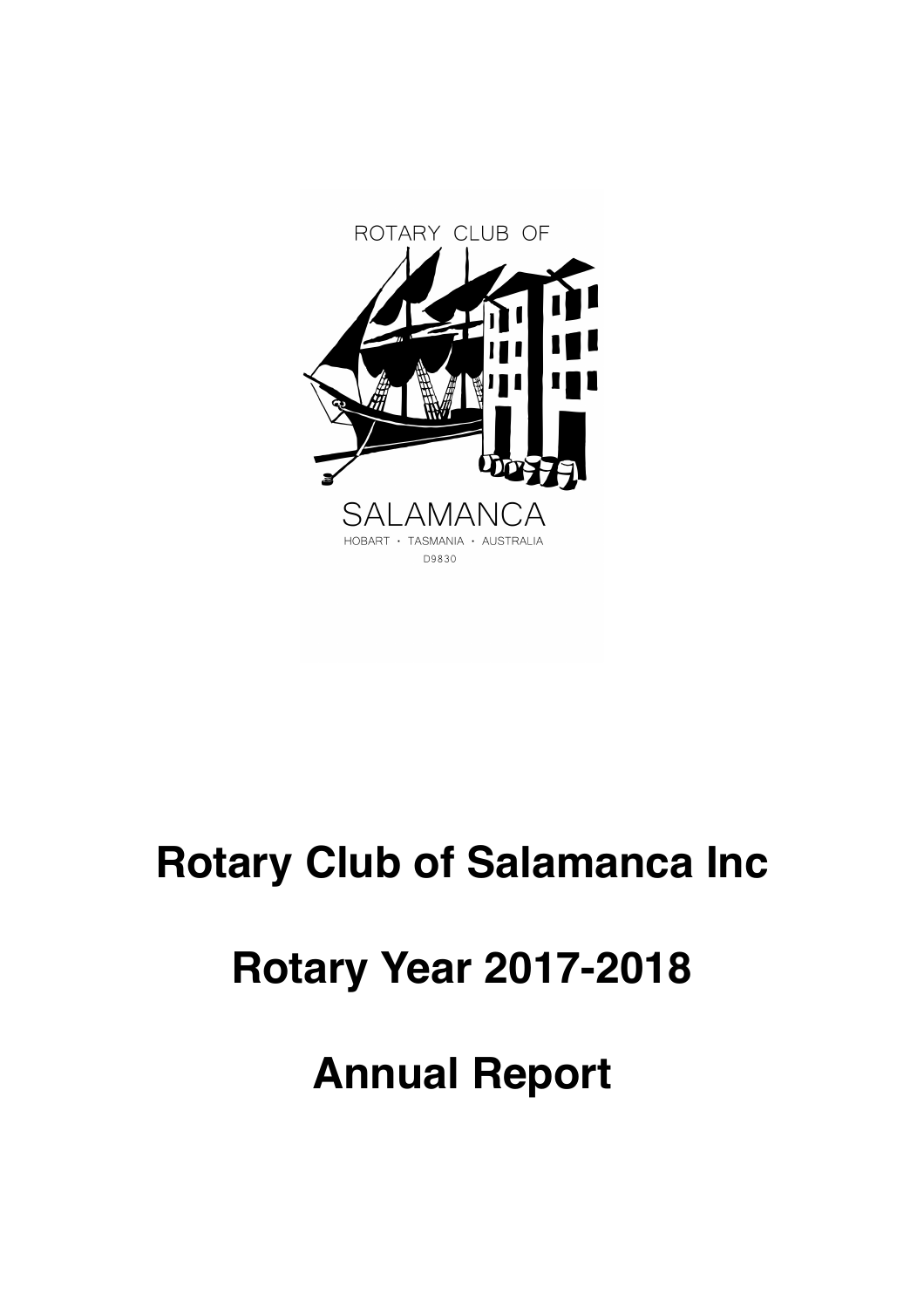# **Club Board 2017 - 2018**

**President:** Karen Badcock *Immediate Past President:* Keith Scott **President Elect:** Ruth Temple-Smith Secretary: Susan Hepburn *Treasurer:* Tom Goninon *Directors*  Administration: Debra Sealy

**Fun Fellowship and Membership:** Wilmar Bouman and Jill Gatty **Public Relations:** Sue Scott *Projects:* Ruth Temple-Smith **Rotary Foundation:** Alex Brownlie

The implementation of all projects undertaken by the Club, was overseen by Project Leaders, who communicated progress to their respective Director.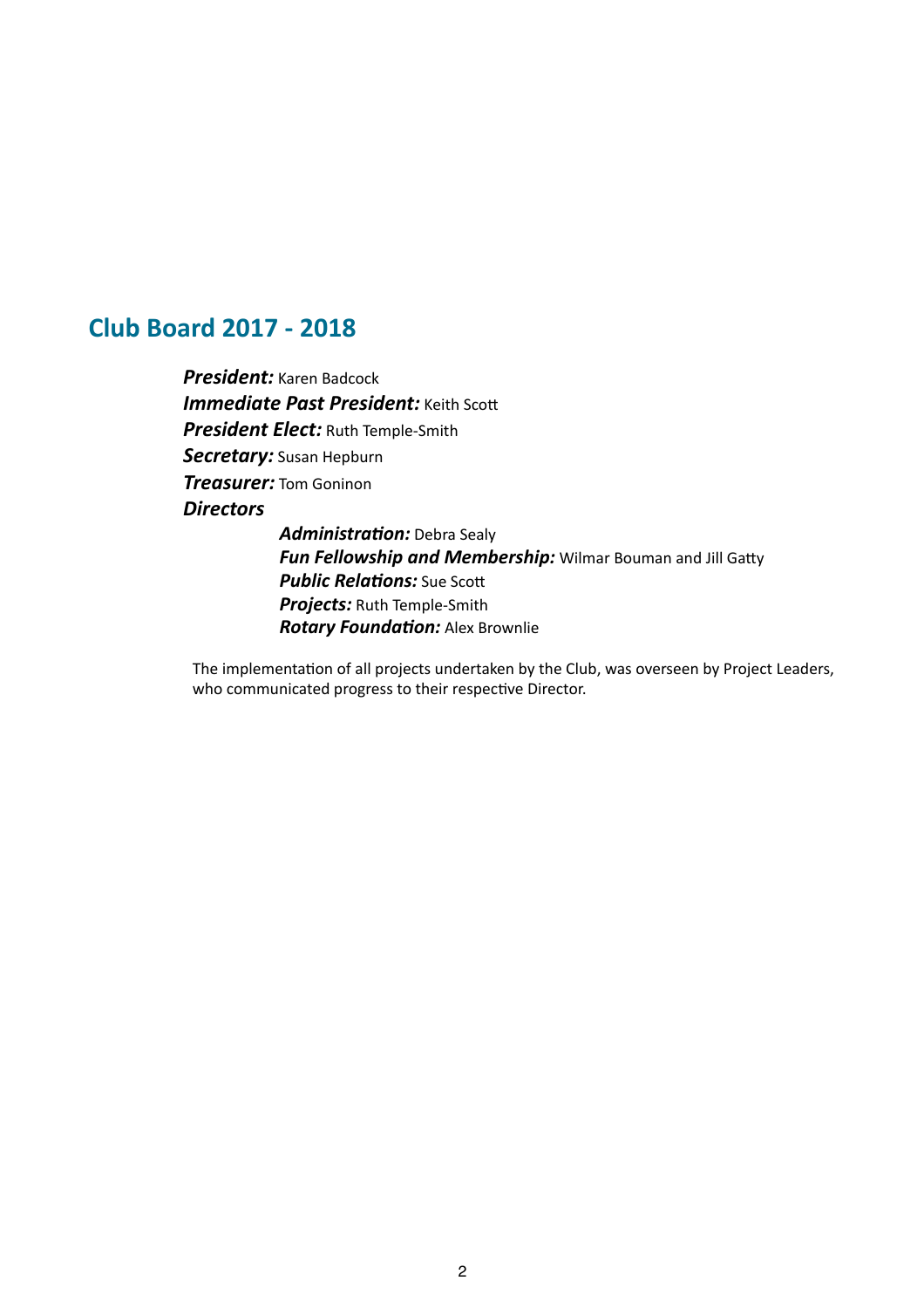# **President's Report**

\*Rotary's avenues of service and foundation of activity are:

- CLUB
- COMMUNITY
- $\bullet$  INTERNATIONAL
- VOCATIONAL and
- YOUTH

The Rotary Club of Salamanca has performed wonderfully in all areas this year.

# **CLUB**

- Our club is very social and supportive and we have had enjoyed multiple "Guess who's coming to dinner", dinner and movie evening, Egeria cruise and dinner, a guided tour of Parliament House, White Ribbon evening, Government House tour and afternoon tea, pizza night, hosted the Group 2 Forum and a fantastic Christmas function
- The highlight of club activity this year was our hosting of the District 9830 Conference which was a wonderful success and a credit to everyone who worked so hard to make it happen
- Having guest speakers is always a highlight of our meetings and we had a mix of Member Memoirs and invited speakers who were sourced by many members of our club
- Some new additions to our club have been a lectern and magnetic sign with our club logo, a Bluetooth microphone and speaker, a pull up club banner with recent photos, a hand trolley for easier transport of club items, club tops and caps and a smaller container for member's badges
- Two members will be recognised and presented as a Paul Harris Fellow at the Club changeover dinner on the 30th June 2017. For this to occur \$2000 has been contributed to the Rotary Foundation
- Membership is at 42. We gained three new members this year, each of who are taking up Board positions in 2018-19.

# **COMMUNITY**

- As a result of Liz Colman's District 9830 Books for Literacy project our club chose to donate books to the Clarence Plains Child and Family Centre. The books were gratefully received. As a club we decided that we would like to have an ongoing relationship with the Centre. Prior to Christmas we donated Christmas books to the Centre as well
- Loui's Van has been supported by our club members for many years but sadly we have decided to cease club coordination of volunteers at the end of June. Many of us have enjoyed our involvement with Loui's Van but it has become difficult to find enough volunteers. Club members will still be able to volunteer and will join other teams
- Rotary International's President, Ian Riseley, requested Rotarians to plant trees during the 2017-18 year. The club has allocated up to \$500 for trees to be planted at the Blackmans Bay Primary School, before the end of June. A small environmental step but a great one
- Under the direction and guidance of Irene Gray some club members have been mentors to students in the Clemente Australia Program, held at the University of Tasmania

# **INTERNATIONAL**

We have supported, by donation, many international projects in the past year.

- Shelter Box
- Interplast
- Food Plant Solutions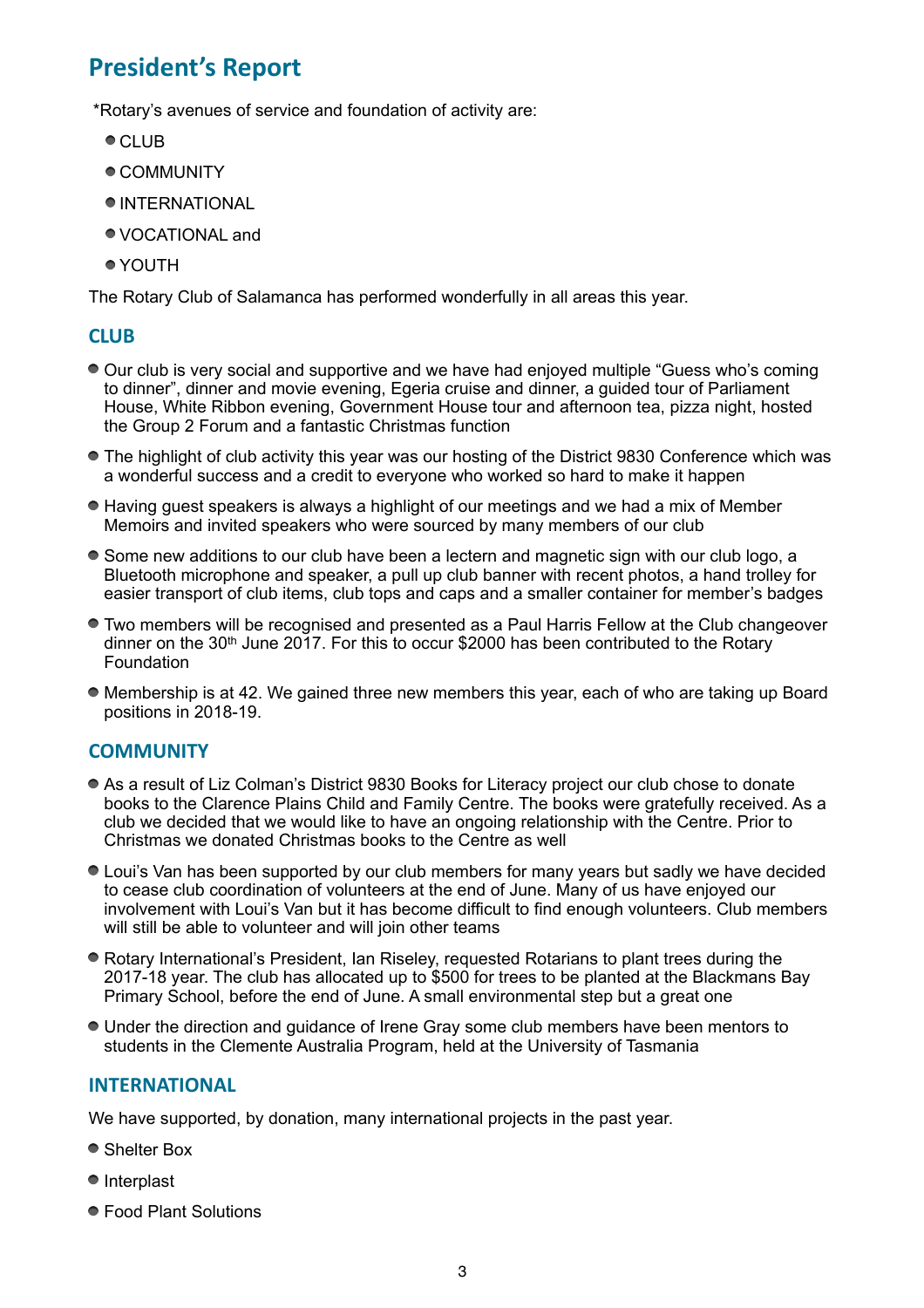- Fiji School's Project
- Australian Rotary Health (Lift the Lid on mental health)
- Rotary Australia World Community Service. Suryondaya School in Nepal for the building of a kitchen/ dining facility
- Rotary Foundation

# **VOCATIONAL**

This year we presented a Vocational Award of Excellence to each of 5 worthy recipients.

- Bernadette Black, Brave Foundation
- Lydia Eden, Hobart Conference and Function Centre
- Rachel Roberts, Beauty of Arcadia
- Marco Nikitaris, Hill Street
- Shannon Woolley, Tradesman

# **YOUTH**

Our club has a great record of supporting youth and this year has been no different.

- Youth Exchange, Alec Buchs, Switzerland
- National Youth Science Forum, Xavier Scully
- Rotary Youth Leadership Awards, Rajender Pal
- Model United Nations Assembly, Anya Grimmett, Leah Morrison, Ella Griggs and Fay Burke
- Windward Bound, Ali Yousofi, Louis Muller, Lal Rai, Zabi Mohammadi, & Moo Blut Lay
- Mental Health First Aid Program, 10 university students
- Conoco Philips Science Experience, Lucy Eade, Hannah O'Connell
- College Awards to Hobart (Mitchell Woolley) and Elizabeth Colleges (Maxwell Douglas-Kinghorn & Finlay McKeown)
- Rotary Youth Driver Awareness

# **FUNDRAISING**

To enable the financial support we have given we have slowly but surely accumulated funds during the year from barbeques, catering at Flower Shows and District training days etc, Guess who's coming to dinner and other social events previously mentioned, car parking at the Sandy Bay Regatta, 5 cent money boxes, Christmas parcel wrapping, Entertainment books, heads and tails and fines. The District Conference was a successful financially.. Due to the huge undertaking by members to organise the conference it was decided that we would not undertake any new or large ventures for fundraising this year

# **OUR CLUB AT DISTRICT LEVEL**

This year saw one of our own, Tony Colman, as District Governor. I think I can speak for all members and say that we have been proud of Tony and the work he has done and also of Liz who has been by his side all the way. Our club therefore hosted the District Conference and the conference committee and indeed all club members helped make the conference an outstanding success. It was enlightening, enjoyable, entertaining and energetic! Congratulations to everyone.

Seven of our members have been part of the District Leadership Group this year. Tony Colman, Mike Woods, Alex Brownlie, Melissa Carlton, Gill Whitehouse, Christine Andrews and Helen Morris.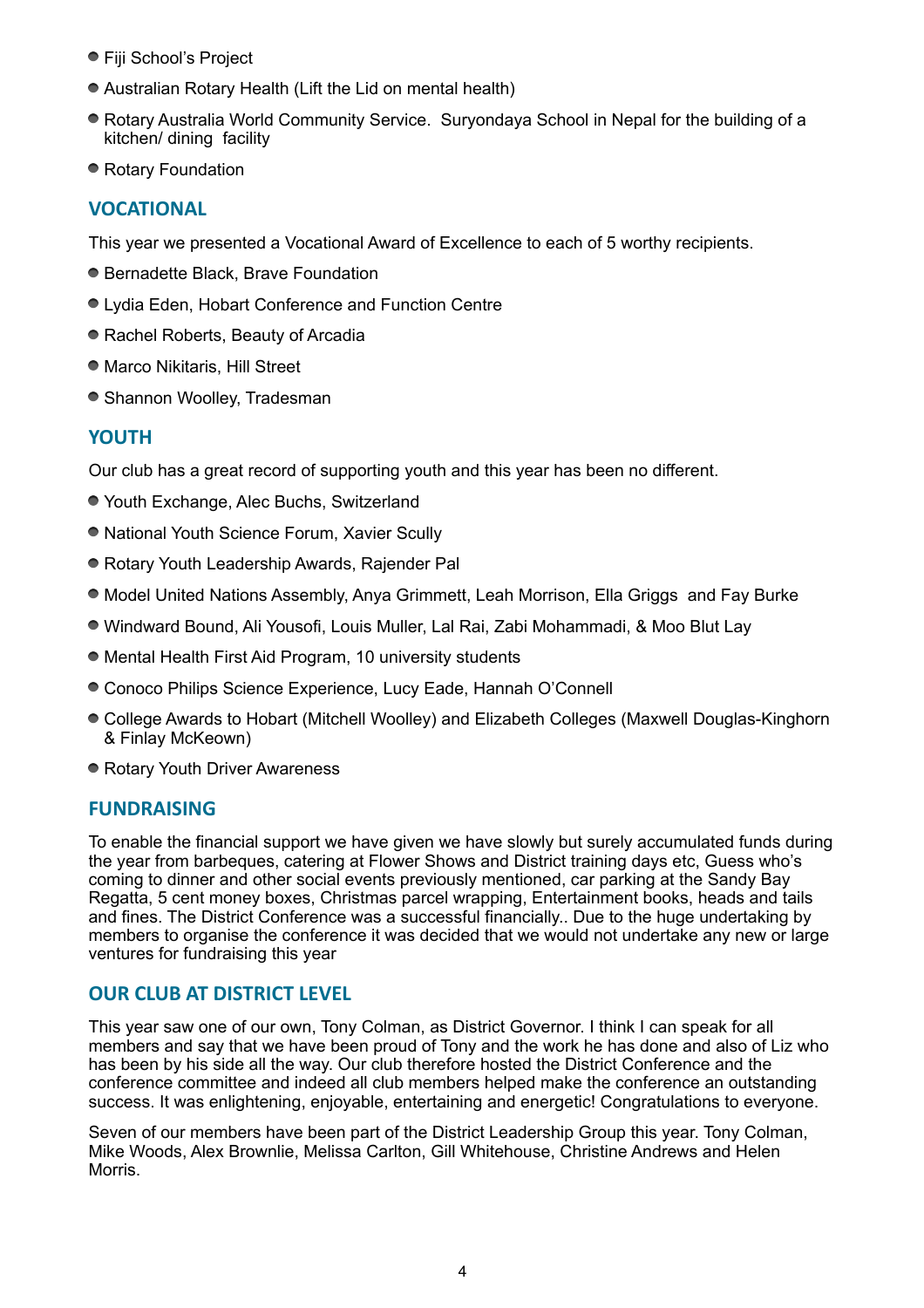# **CONCLUSION**

I would like to thank my very supportive board, Susan Hepburn (Secretary), Ruth Temple- Smith (President Elect & Projects), Keith Scott (Past President), Debra Sealy (Administration), Jill Gatty & Wilmar Bouman (Membership), Alex Brownlie (Foundation), Sue Scott (Public Relations)and finally Tom Goninon (Treasurer) who guided and taught me so much.

I have thoroughly enjoyed my year as president, it has flown by! I have felt very honoured and supported by all members and I am so proud of our club, its style, inclusiveness, friendship and integrity.

Thank you.

Finally I wish Ruth and the new board a happy and rewarding 2018-19.

Karen Badcock President, Rotary Club of Salamanca, 2017/2018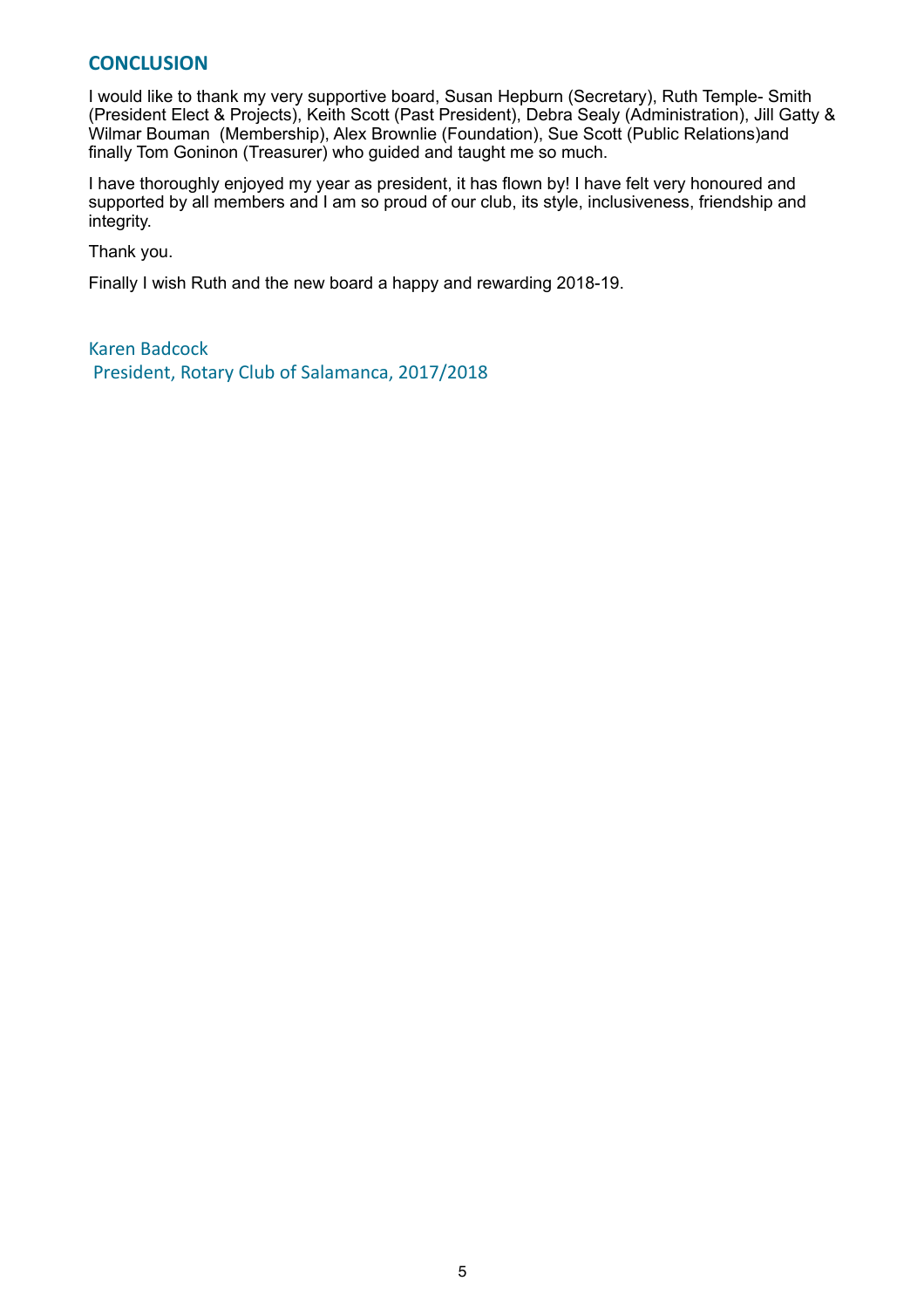# **Financial Report**

The financial accounts of the club are divided between the "General account" and the "Service account". All funds raised from the public are deposited to the "Service account", and most funds raised from club members are deposited to the "General account".

# **Service Account**

The amount brought forward from the 2016/2017 period was \$8055.43. The table below shows the income and expenditure for each program as of 26th June, 2018. The reconciled account balance for the same date was \$19328.63. This figure includes a surplus, for the Club, of \$12 231.83 for 2018 District Conference which was organised and conducted, for our District Governor, Tony Colman, by a Committee drawn from members of the Club.

| <b>Rotary Club of Salamanca</b><br>Income/Expenditure - Summary<br><b>Service Account</b><br>2017/2018<br>26-Jun-18<br>as at<br>SAL AMAMIC |                 |             |             |                    |  |  |  |
|--------------------------------------------------------------------------------------------------------------------------------------------|-----------------|-------------|-------------|--------------------|--|--|--|
|                                                                                                                                            |                 | YTD         | <b>YTD</b>  |                    |  |  |  |
| <b>Item description</b>                                                                                                                    | Code            | Income      | Expenditure | <b>Profit/Loss</b> |  |  |  |
| <b>Fundraising Activities/Income</b>                                                                                                       |                 |             |             |                    |  |  |  |
| Bunnings Bar - BBQ                                                                                                                         | BВ              | \$895.75    | \$51.65     | \$844.10           |  |  |  |
| Donations                                                                                                                                  | Don             | \$8.00      | \$0.00      | \$8.00             |  |  |  |
| <b>Entertainment Book</b>                                                                                                                  | EB              | \$247.00    | \$0.00      | \$247.00           |  |  |  |
| <b>Five Cent Collections</b>                                                                                                               | FC              | \$1,023.61  | \$22.91     | \$1,000.70         |  |  |  |
| Flower Show 1 - Daffodil 8/9 - 9/9                                                                                                         | FS1             | \$1,164.10  | \$198.40    | \$965.70           |  |  |  |
| Flower Show 2                                                                                                                              | FS <sub>2</sub> | \$1,646.05  | \$281.47    | \$1,364.58         |  |  |  |
| Flower Show 3 - Rose and Iris - 3/11 and 4/ FS3                                                                                            |                 | \$1,001.00  | \$233.35    | \$767.65           |  |  |  |
| Flower Show 4 - Dahlia Show 9 and 10 Mai FS4                                                                                               |                 | \$1,327.65  | \$245.20    | \$1,082.45         |  |  |  |
| <b>PETS</b> catering                                                                                                                       | <b>PETS</b>     | \$540.00    | \$92.43     | \$447.57           |  |  |  |
| <b>Reclink Footy Match</b>                                                                                                                 | Rec             | \$740.05    | \$87.90     | \$652.15           |  |  |  |
| Sandy Bay Regatta                                                                                                                          | Regatta         | \$1,611.85  | \$0.00      | \$1,611.85         |  |  |  |
| White Ribbon                                                                                                                               | WR              | \$200.00    | \$0.00      | \$200.00           |  |  |  |
| Herbs for Verbs (R Burton-Smith)                                                                                                           | H4V             | \$12.00     | \$0.00      | \$12.00            |  |  |  |
| Parcel Wrapping                                                                                                                            | PW              | \$100.00    | \$0.00      | \$100.00           |  |  |  |
| Bunnungs BBQ - Christmas Eve                                                                                                               | BBQ             | \$3,023.10  | \$574.35    | \$2,448.75         |  |  |  |
| <b>Service Projects</b>                                                                                                                    |                 |             |             |                    |  |  |  |
| 2018 District Conference                                                                                                                   | 18Conf          | \$16,775.77 | \$115.95    | \$16,659.82        |  |  |  |
| <b>Account Fee</b>                                                                                                                         | Accf            | \$0.00      | \$54.00     | $-$54.00$          |  |  |  |
| Australian Rotary Health                                                                                                                   | ARH             | \$210.60    | \$210.60    | \$0.00             |  |  |  |
| Christmas Book purchases                                                                                                                   | <b>Books</b>    | \$77.85     | \$71.88     | \$5.97             |  |  |  |
| Clemente                                                                                                                                   | Clem            | \$0.00      | \$500.00    | $-$500.00$         |  |  |  |
| Interplast                                                                                                                                 | IP              | \$0.00      | \$1,000.00  | $-$1,000.00$       |  |  |  |
| Menatl Health First Aid UTAS                                                                                                               | <b>MHFA</b>     | \$0.00      | \$500.00    | $-$500.00$         |  |  |  |
| <b>Model United Nations Assembly</b>                                                                                                       | MUNA            | \$0.00      | \$500.00    | $-$500.00$         |  |  |  |
| National Youth Science Forum                                                                                                               | <b>NYSF</b>     | \$1,548.50  | \$3,097.00  | $-$1,548.50$       |  |  |  |
| Nepal Kitchen Project                                                                                                                      | <b>NEP</b>      | \$0.00      | \$1,000.00  | $-$1,000.00$       |  |  |  |
| Rotary Foundation (\$100 per member)                                                                                                       | RF              | \$326.00    | \$4,200.00  | $-$3,874.00$       |  |  |  |
| Rotary Youth Exchange                                                                                                                      | <b>RYE</b>      | \$0.00      | \$1,980.00  | $-$1,980.00$       |  |  |  |
| Rotary Youth Leadership Award x1                                                                                                           | <b>RYLA</b>     | \$0.00      | \$980.00    | $-$ \$980.00       |  |  |  |
| School Awards (2 Schools x 2 Awards)                                                                                                       | SA              | \$0.00      | \$1,000.00  | $-$1,000.00$       |  |  |  |
| Science Experience                                                                                                                         | SE              | \$200.00    | \$271.36    | $-$71.36$          |  |  |  |
| Shelterbox Australia                                                                                                                       | SB              | \$0.00      | \$2,000.00  | $-$2,000.00$       |  |  |  |
| Blackmans Bay Primary School - Tree Proj(Trees                                                                                             |                 | \$0.00      | \$372.23    | $-5372.23$         |  |  |  |
| Windeward Bound Trust                                                                                                                      | WBT             | \$0.00      | \$750.00    | -\$750.00          |  |  |  |
| Rotary Fiji Schools Project                                                                                                                | <b>RFSP</b>     | \$0.00      | \$1,000.00  | $-$1,000.00$       |  |  |  |
| <b>Vocational Awards</b>                                                                                                                   | VA              | \$0.00      | \$15.00     | $-$15.00$          |  |  |  |
| <b>Program Totals</b>                                                                                                                      |                 | \$32,678.88 | \$21,405.68 | \$11,273.20        |  |  |  |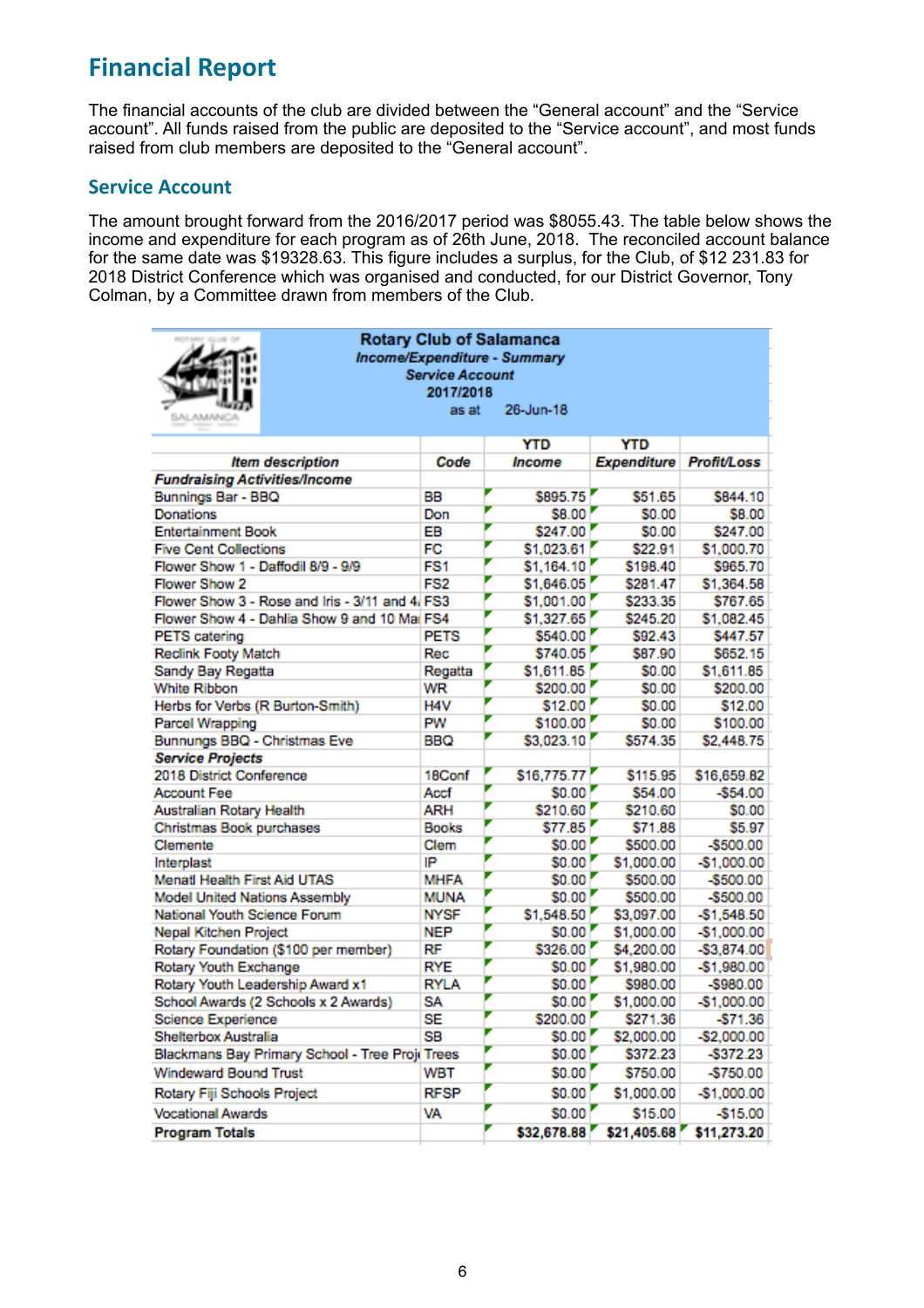# **General Account**

The amount brought forward from 20016/2017 was \$8084.86. The table below shows the income and expenditure for each program as of 26th June, 2018. The reconciled account balance for the same date was \$9718.66.

| <b>Rotary Club of Salamanca</b><br>ROTARY CLUB OF<br><b>Income/Expenditure - Summary</b><br><b>General Account</b><br>2017/2018 |               |                   |                        |                        |  |  |
|---------------------------------------------------------------------------------------------------------------------------------|---------------|-------------------|------------------------|------------------------|--|--|
| SALAMANCA                                                                                                                       | as at         | 26-Jun-18         |                        |                        |  |  |
| <b>Item description</b>                                                                                                         | Code          | <b>Income YTD</b> | <b>Expenditure YTD</b> | <b>Profit/Loss YTD</b> |  |  |
| <b>Account Fee</b>                                                                                                              | <b>AccF</b>   | \$0.00            | \$22.50                | $-$ \$22.50            |  |  |
| Administration                                                                                                                  | Admin         | \$0.00            | \$501.43               | $-$ \$501.43           |  |  |
| <b>Bank Interest</b>                                                                                                            | Int           | \$0.00            | \$0.00                 | \$0.00                 |  |  |
| Change over Dinner                                                                                                              | CoD           | \$1,930.00        | \$0.00                 | \$1,930.00             |  |  |
| <b>Christmas Dinner</b>                                                                                                         | <b>Xmas</b>   | \$2,858.00        | \$2,972.70             | $-$114.70$             |  |  |
| Donation                                                                                                                        | don           | \$39.25           | \$0.00                 | \$39.25                |  |  |
| <b>Fines</b>                                                                                                                    | <b>Fines</b>  | \$1,428.35        | \$0.00                 | \$1,428.35             |  |  |
| Group 2 Dinner - 24 October 2017 Forum                                                                                          |               | \$1,240.00        | \$1,292.00             | $-$ \$52.00            |  |  |
| Guess Who's Coming to Dinner                                                                                                    | <b>GWCTD</b>  | \$470.00          | \$0.00                 | \$470.00               |  |  |
| <b>Heads and Tails</b>                                                                                                          | H&T           | \$2,244.00        | \$0.00                 | \$2,244.00             |  |  |
| <b>Meals</b>                                                                                                                    | <b>Meals</b>  | \$25,841.00       | \$27,454.80            | $-$1,613.80$           |  |  |
| Member subs                                                                                                                     | Subs          | \$9,467.10        | \$0.00                 | \$9,467.10             |  |  |
| <b>Uniforms</b>                                                                                                                 | Uni           | \$634.30          | \$1,184.22             | $-$ \$549.92           |  |  |
| Audit                                                                                                                           | Audit         | \$0.00            | \$250.00               | $-$ \$250.00           |  |  |
| <b>Consumer Affairs</b>                                                                                                         | ConA          | \$0.00            | \$62.00                | $-$ \$62.00            |  |  |
| <b>District Dues</b>                                                                                                            | DD            | \$0.00            | \$3,168.00             | $- $3,168.00$          |  |  |
| <b>District Insurance</b>                                                                                                       | Ins           | \$0.00            | \$1,526.80             | $-$1,526.80$           |  |  |
| Equipment                                                                                                                       | equip         | \$0.00            | \$550.08               | $-$ \$550.08           |  |  |
| <b>Member Services</b>                                                                                                          | mem           | \$0.00            | \$216.77               | $-$ \$216.77           |  |  |
| <b>Police Checks</b>                                                                                                            | PC            | \$0.00            | \$10.00                | $-$ \$10.00            |  |  |
| RI Dues                                                                                                                         | <b>Ridues</b> | \$0.00            | \$3,686.90             | -\$3,686.90            |  |  |
| Rotary Down Under Magazine                                                                                                      | <b>RDU</b>    | \$0.00            | \$1,620.00             | $-$1,620.00$           |  |  |
| Incorrect account deposit                                                                                                       | ١A            | \$183.90          | \$183.90               | \$0.00                 |  |  |
| <b>River Cruise</b>                                                                                                             | <b>RC</b>     | \$1,056.00        | \$1,056.00             | \$0.00                 |  |  |
| <b>Code Totals</b>                                                                                                              |               | \$47,391.90       | \$45,758.10            | \$1,633.80             |  |  |

**Tom Goninon** Treasurer 2017-2018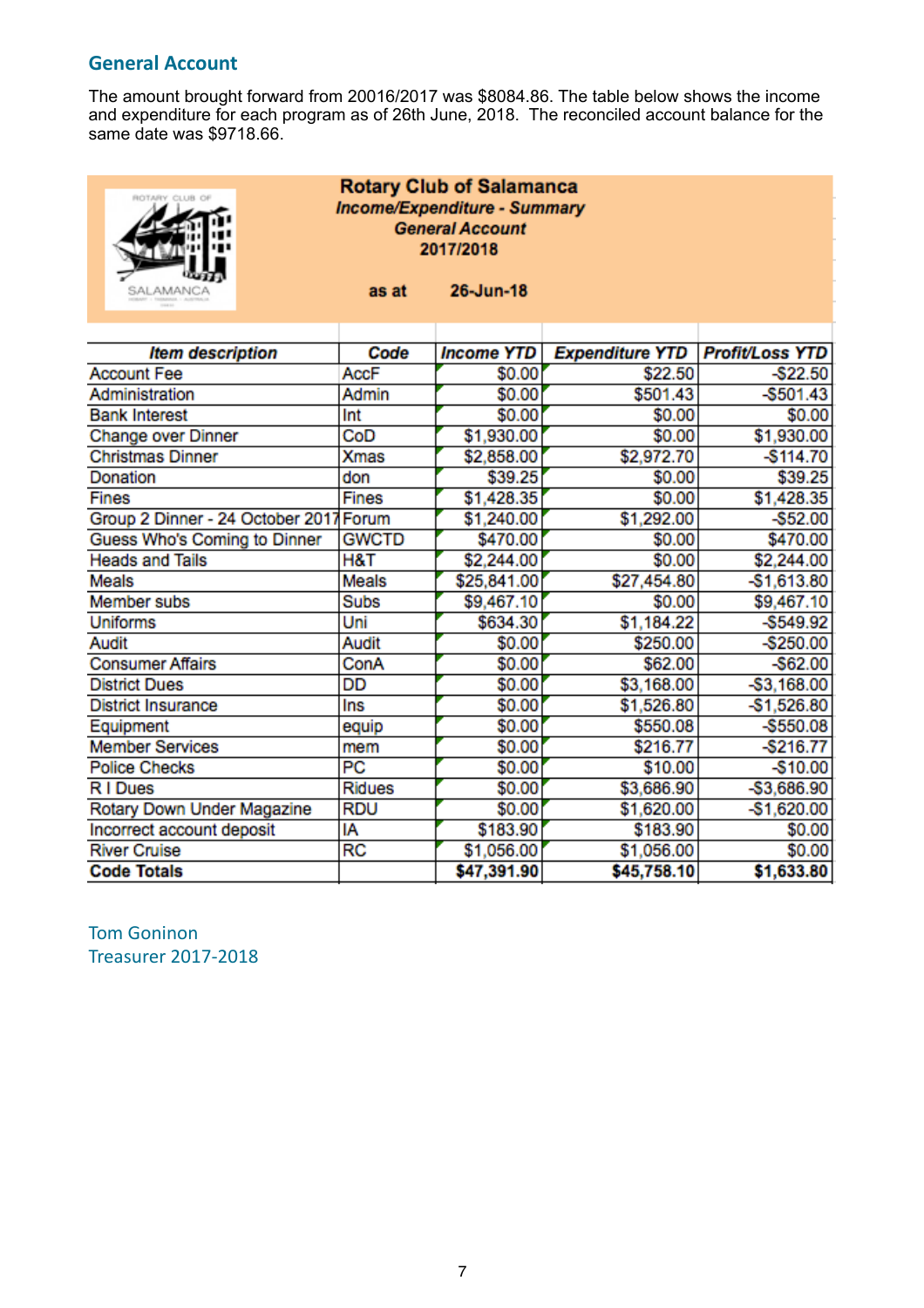# **Projects Report**

# **Vocational Visits**

#### Project Leader: Rosemary Sargison

A visit to Parliament House on 14 June was organised by Rosemary and attracted 16 club members. It was a very interesting and informative visit. After a light lunch, we had a tour of Parliament House, saw one house 'in action' and the museum.

# **Vocational Excellence Award**

#### Project Leader: Irene Gray

The Vocational Excellence Awards were presented to five recipients on Tuesday 1 May, 2018. Marco Nikitaras for outstanding contribution to retail in Tasmania and in establishing the Hill Street brand. Bernadette Black for establishing an excellent Bravefoundation Charity to assist young mothers and girls with unexpected pregnancies. Lydia Eden for excellence in hospitality at the Hobart Function Centre. Shannon Woolley as an excellent tradesperson with a highly professional attitude to his work. Rachel Roberts for an excellent small business owner/operator of Beauty of Arcadia.

#### **INTERNATIONAL**

#### **Friendship Exchange**

#### Project Leader: Andrew Gray

In February, 2018 a Friendship Exchange from Rotary District 5100 (Oregon USA) to District 9830 in Tasmania took place. The visitors came from the North of the State on the  $9<sup>th</sup>$  of February and were hoisted in the South until the 13<sup>th</sup> of February. Club members who hosted were Andrew & Irene Gray, Mike Woods and Alex & Penny Brownlie. Reg Emmett (Howrah) and Ros Teirney (Hobart) also hosted on behalf of Salamanca. The visitors were provided with a varied program including Mt Wellington, MONA, Salamanca Market, Bonorong Wildlife Park, Richmond and the amazing Tasman Island Cruise. On the Saturday evening, the visitors were hosted to a dinner at the residence of Gill & Mike Whitehouse. As there was little response for a reciprocal visit, it was not organized.

A Friendship Exchange to Taiwan will go ahead in September 2018 and a reciprocal visit will take place in March 2019

#### *Friendship Mission*

#### Project Leader: Andrew Gray

In March, 2018 Ruth Temple-Smith and Jane Keble Williams went on a Friendship Mission to South Africa. They went to many places including Cape Town, Knysna on the Garden Route, Sun City, a private game reserve near Kruger National Park and Victoria Falls in Zimbabwe. They were part of the first Mission to this part of the world and enjoyed the experience.

# **YOUTH**

#### *RYDA (Rotary Youth driver Awareness)*

#### Project Leader: Karen Badcock

The Rotary Club of Salamanca was involved in the RYDA program again this year. Many members volunteered their time during the program which ran for three weeks in August/September 2017. I have continued in my role as RYDA committee member, helping plan and organise the project for the south of the state.

Planning is already underway for the 2018-19 RYDA program.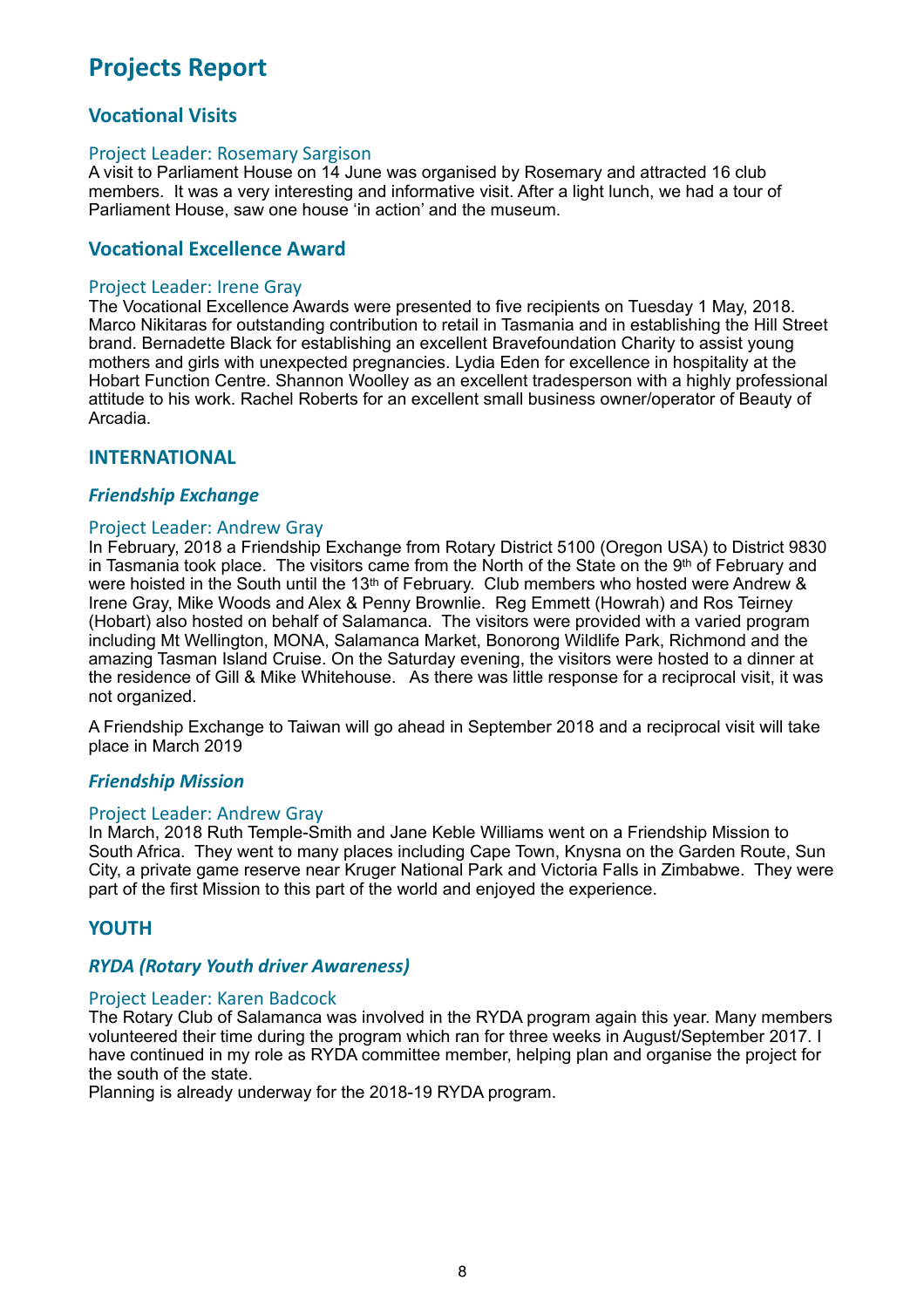# *RYPEN South (Rotary Youth Program of Enrichment)*

#### Project Leader: Mellissa Harvey

The RYPEN South Camp 2018 was unfortunately cancelled due to a lack of confirmed student numbers. The 2018 committee reconvened on May 21st to debrief and plan. We have resolved to offer a RYPEN South Camp in 2019. The Lea Scout Camp has been booked for the 29th- 31st March. We welcome new committee member Pam Scott from the Salamanca Club.

The committee for RYPEN South 2019

| Chair: | Sue Hepburn - Salamanca              |
|--------|--------------------------------------|
|        | Secretary: Pam Scott - Salamanca     |
|        | Committee: Tony Moore - North Hobart |
|        | Kate Hobart – Moonah                 |
|        | Sarah Kay - Hobart                   |
|        | Gill Whitehouse - Salamanca          |
| ÷      | Mellissa Harvey - Salamanca          |

#### *RYLA (Rotary Youth Leadership Award)*

#### Project leader: Anne Palmer

The Rotary Youth Leadership Award is a residential camp unlike any other. Around 30 young participants aged 18-30 travel to Camp Clayton, north west Tasmania, for a seven day leadership development program. Inspirational keynote presenters and unique activities develop; leadership fundamentals and ethics, communication skills, problem-solving and conflict management and community and global citizenship. It is also an opportunity to step away from the distractions of busy lives and provide the space to think about what is important. Our candidate sent to this year's camp was Rajender (Raj) Pal. Raj is formerly from India and recently completed a Bachelor of Information and Communication Technology degree at the University of Tasmania. He is a member of the Sandy Bay Rotaract Club and attended RYLA to help build his personal and leadership skills. Raj recently gave a presentation at our morning meeting and, in doing so, thanked the club for providing him the opportunity and experienced he gained from attending such a motivational week away.

#### *NYSF* (National Youth Science Forum)

#### Project Leader: Anne Palmer

The NYSF Year 12 Program is a 12 day residential program designed to give students a broader understanding of the diverse study and career options available in science, technology, engineering and mathematics (STEM) and to encourage continued studies in these fields. At the NYSF Year 12 Program run in January each year, participants will:

- visit science and technology related laboratories and facilities,
- go on site tours,
- listen to lectures.
- take part in workshops.
- $\bullet$  go to social events, and
- participate in group activities that improve communication and presentation skills.

Participants also take part in sessions on entrepreneurship, critical thinking, how to work together effectively, and more. The focus is not solely on academic achievements, but on developing wellrounded individuals who have the skills and confidence to determine their futures.

Our 2017-2018 representative was Xavier Scully from the Friends School.

Xavier has a strong and consistent academic record with a strong passion for science as evidenced by his chosen pre-tertiary subjects for year 12 (Maths Specialised, Physics, Chemistry, Biology and one other subject yet to be decided). While current focus is heavily on Science, Xavier has participated at a high level in many other extracurricular interests and commitments –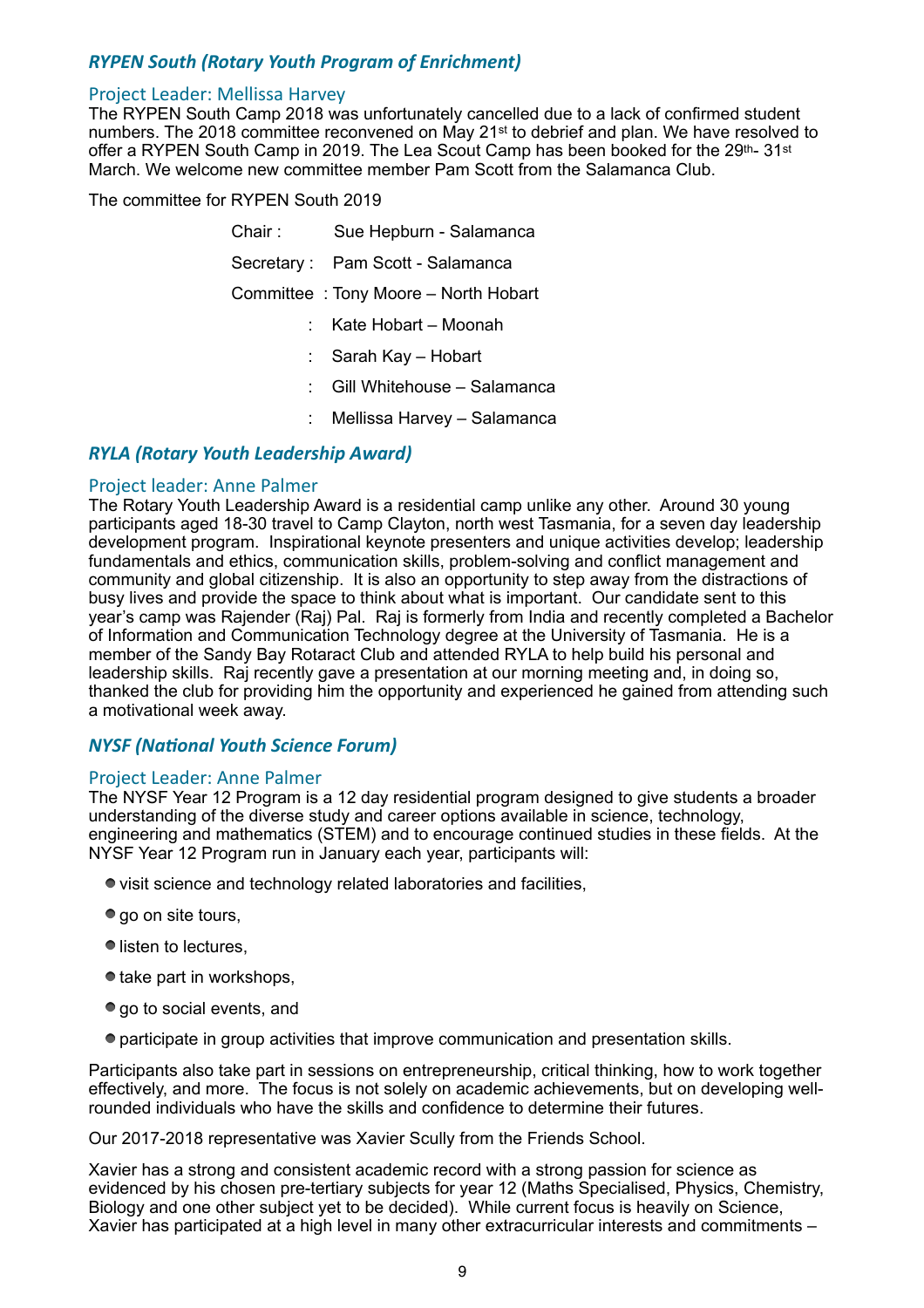these include Soccer, State Swimming, Rowing, Rugby, Underwater Hockey, Tennis, Art, Debating, Model UN, Chess, Piano, Guitar, School Jazz Band, School Musical, State and National Mathematics Competitions and National Science Competitions.

Xavier is a strong team player and understands the benefit of teamwork. He is currently a member of a number of teams including his School Student Council where he has had the opportunity to participate in some Leadership Workshops.

Xavier was a most worthy participant as the Club's representative to attend NYSF and a fine example from his school. At a young age, Xavier has already proven that he is an ideal candidate to contribute to the wonderful world of science. At his presentation he gave to the Club, he commented on how much he gained and benefited from his week away at NYSF. The Club would like to wish Xavier all the very best for his future. Xavier also provided a report.

#### Xavier's report

At the beginning of 2018, I was lucky enough to attend a fantastic summer school in Brisbane known as the National Youth Science Forum. I had the opportunity to visit some of Australia's best scientific institutes, hear from leading researchers and take advice from university students and professors who faced the same decisions about careers and life goals when they were in college as I do now. Some highlights from the 10-day long program include a video conference with CERN, a presentation from Dr Alan Mackay-Sim (2017 Australian of the Year) on his work with stem cells and his astounding approach to treating paraplegia, visits to The Queensland University of Technology, The University of Queensland, The Queensland Brain Institute, as well as a multitude of other engaging activities and visits that has certainly inspired me to pursue science as a career.

Although there were many wonderful aspects of the NYSF, I absolutely think the most valuable thing I got out of it was lifelong friendships with likeminded individuals, and a strong sense of community with everyone who was involved with the program. This includes everyone from the student staff members who facilitated the NYSF in January all the way to Rotary Australia, without whom the NYSF wouldn't happen. Rotary Australia has endorsed and supported the NYSF for 30 years and have thus directly been a driving force in supporting and furthering Australia's scientific community and future. In particular, I owe an immense thank you to the Salamanca Rotary Club, who sponsored my application to the program. Without the support of all the members of Salamanca Rotary, I wouldn't have been able to attend the NYSF at all. As a result, I would like to thank everyone at Rotary Salamanca for being so kind and helpful, and for supporting me and many others in various endeavours.

#### **Youth Exchange Program**

#### Project Leader: Gill Whitehouse

**Current Inbound** student Alec Buchs from Switzerland, has had an amazing year. He has taken part in many activities in Tasmania and on the mainland. In June he addressed the Club at a breakfast meeting providing an overview of his experiences and friendships he has made. In July he returns home. Many thanks to his host families and club support team:

> Sue Scott – Counsellor Mike Woods – host parent Wilmar Bouman and Matthew Ryan – host parents Dee, Virgil, Matilda and George Row – non-Rotary host family

In the new Rotary year the club will be hosting another inbound student a girl from Slovakia and supporting an out bound student.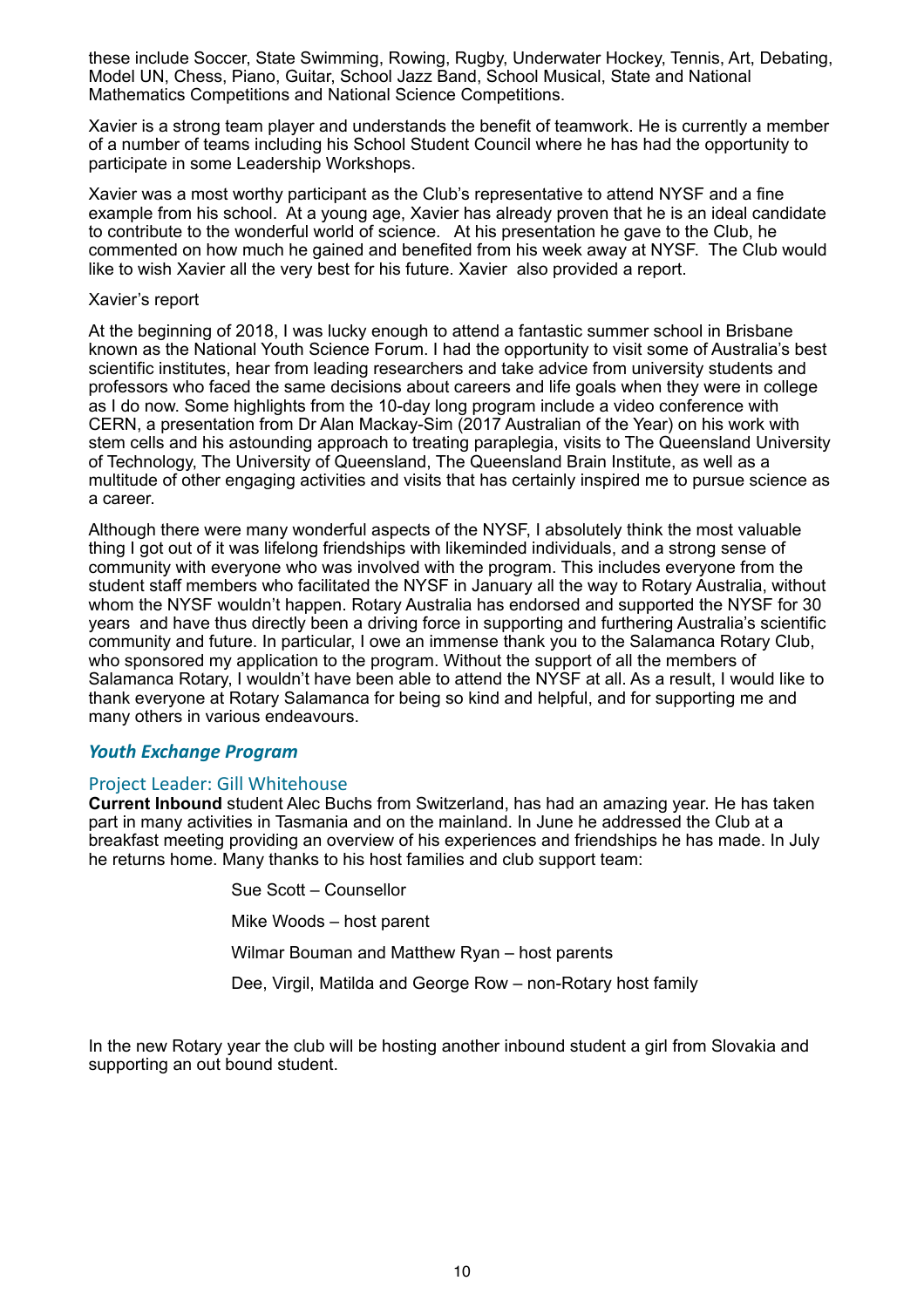#### *Windeward Bound program*

#### Project Leader: Gill Whitehouse

Our club supported (financially) x4 refugee student participants and x1 on Tasmanian student. Speakers from that group gave a presentation to the club in April 17 about their very successful time on the Youth Leadership Challenge Voyage in December 2017

#### **Science & Engineering Challenge**

This took place at the university of Tasmania in May 2018. Ruth Temple-Smith volunteered to help and the challenge her team was given to oversee was building a turbine. This is an amazing and rewarding program and hopefully more club members can volunteer next year.

#### *Science Experience*

In December under Mike Woods leadership, the club once again supported the Science Experience held at the University of Tasmania by the Science Schools Foundation. Members of the club cooked a BBQ lunch for the students participating. The program is designed to encourage students to consider studying science at the University.

#### **COMMUNITY**

#### *Louis Van Project:*

#### Project Leader: Christine Andrews

The Rotary club of Salamanca has been involved with Louis Van for over 15 years now. A dedicated team of enthusiastic volunteers have continued to undertake our duty roster every 4 weeks on a Wednesday night throughout the year.

The rostering of volunteers to our four weekly stint has always been the responsibility of a Salamanca Rotarian. Our volunteers mainly consist of Rotary Salamanca members plus an increasing group of friends, family and work colleagues of Rotary Salamanca Members who have proved invaluable in recent times with our own members not able to undertake their assigned shifts for personal or illness reasons.

However, the time has come to hand back the rostering to St Vincent de Paul. As from the 25<sup>th</sup> July 2018 the rostering will done directly by the Louis Van Program Co-ordinator.

The change has huge benefits for us in smoothing rosters when our volunteer pool is low. This happens a fair bit with people taking annual leave, illness and last minute unplanned events that prevent people being able to undertake their allocated shifts.

The Louis Van co-ordinator will have access to a large pool of volunteers where we have a current pool of 12 approx. Members of the club can still, and hopefully will, volunteer for Louis Van

#### *Clementes Tasmania Program*

#### Program Leader: Irene Gray

Our Club financially supports the Clementes Tasmania Program donating \$500 per year on a 3 year cycle. Clementes is a free university program offered by enabling community partnerships in collaboration with the Australian Catholic University and the University of Tasmania. The program is open to those whose life circumstances have not allowed them to engage with a tertiary education pathway. Students study 4 units over 2 years to achieve a Liberal Arts Certificate. The Program offers Indigenous Studies, Sociology, Visual Arts and Philosophy. Our Club through Irene Gray, Andrew Gray, Rosemary Sargison, Sue Tooth and Gill Whitehouse have also supported the 2017-18 program through offering mentoring support.

Ruth Temple-Smith Projects Director 2016-2017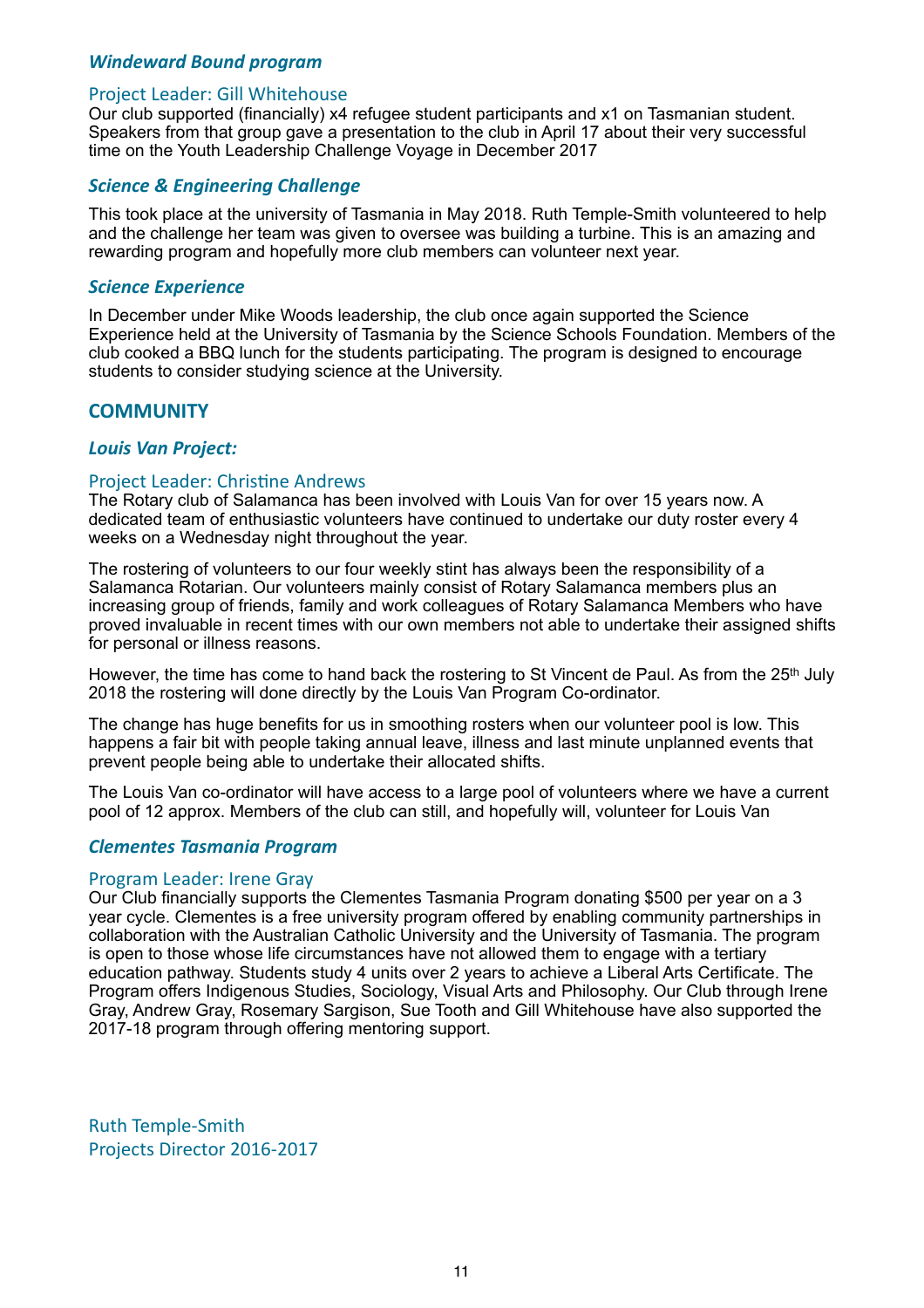# **The Rotary Foundation**

The RC of Salamanca continues to provide generously to the Rotary Foundation with a budgeted contribution of \$4,200.00 made in President Karen's year.

Not all clubs in the District provide this level of annual contribution and it is something that we can be rightly proud of. Approximately 40% of contributions to The Rotary Foundation from District comes from personal giving, and many members of the RC of Salamanca are committed to the good work of Rotary in this way.

As Foundation Director for the last two years I am the first to acknowledge that I have not pushed the work of the Rotary Foundation as hard as past Directors, however, this should not deter the Club from identifying future projects that could be funded by District Grants or indeed Global Grants should the opportunity arise. 12 clubs in the District have successfully applied for matching contributions for projects as diverse as water tanks at a school in Nepal, provision of defibrillators in a community centre, sails for a sail training yacht, bed nets for a village in Timor Leste, to books for a primary school in Fiji.

I look forward to supporting the new Foundation Director in this important work.

PP Alex Brownlie Director - Rotary Foundation 2017-2018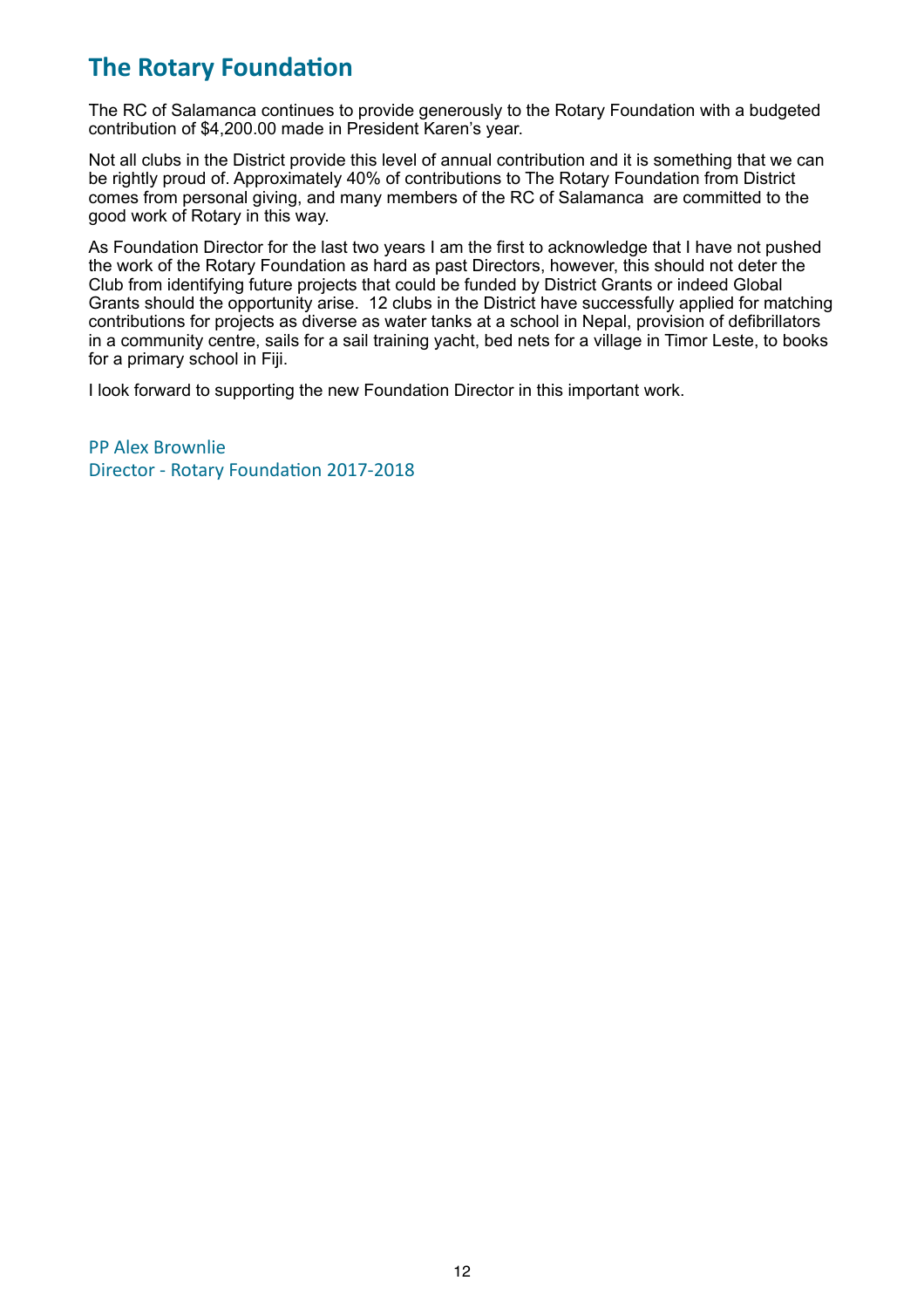# **Fun/Fellowship and Membership**

The 2017-2018 Rotary yea has been a happy and eventful one with one of our members, Tony Coleman, taking on the role of District Governor.

We have gained 3 new members :

- Pam Scott
- Yvonne Bennett
- Robyn Kramer

All three have fitted into the club nicely and have become active members.

During the year we have organised various successful events ,including:

- Three enjoyable "Guess Who's Coming To Dinner"nights ,successfully raising money to go into club funds.
- A dinner/movie night with 34 people attending, all enjoying "Victoria and Abdul" at the State Cinema.
- A great Melbourne Cup breakfast on 6/11/17 with lots of fun and laughter.
- A pizza night at Jill Gatty's home.
- Christmas parcel wrapping in the Elizabeth Street mall.
- A hugely atmospheric Christmas Dinner held in the Barrel Room at the RACT Hotel with 46 attendees.
- On June 30 we are celebrated our twenty-fifth anniversary together with a changeover of the board at Rockwall restaurant, Salamanca.

Wilmar Bouman and Jill Gatty Co-Directors - Fun/Fellowship and Membership 2017-2018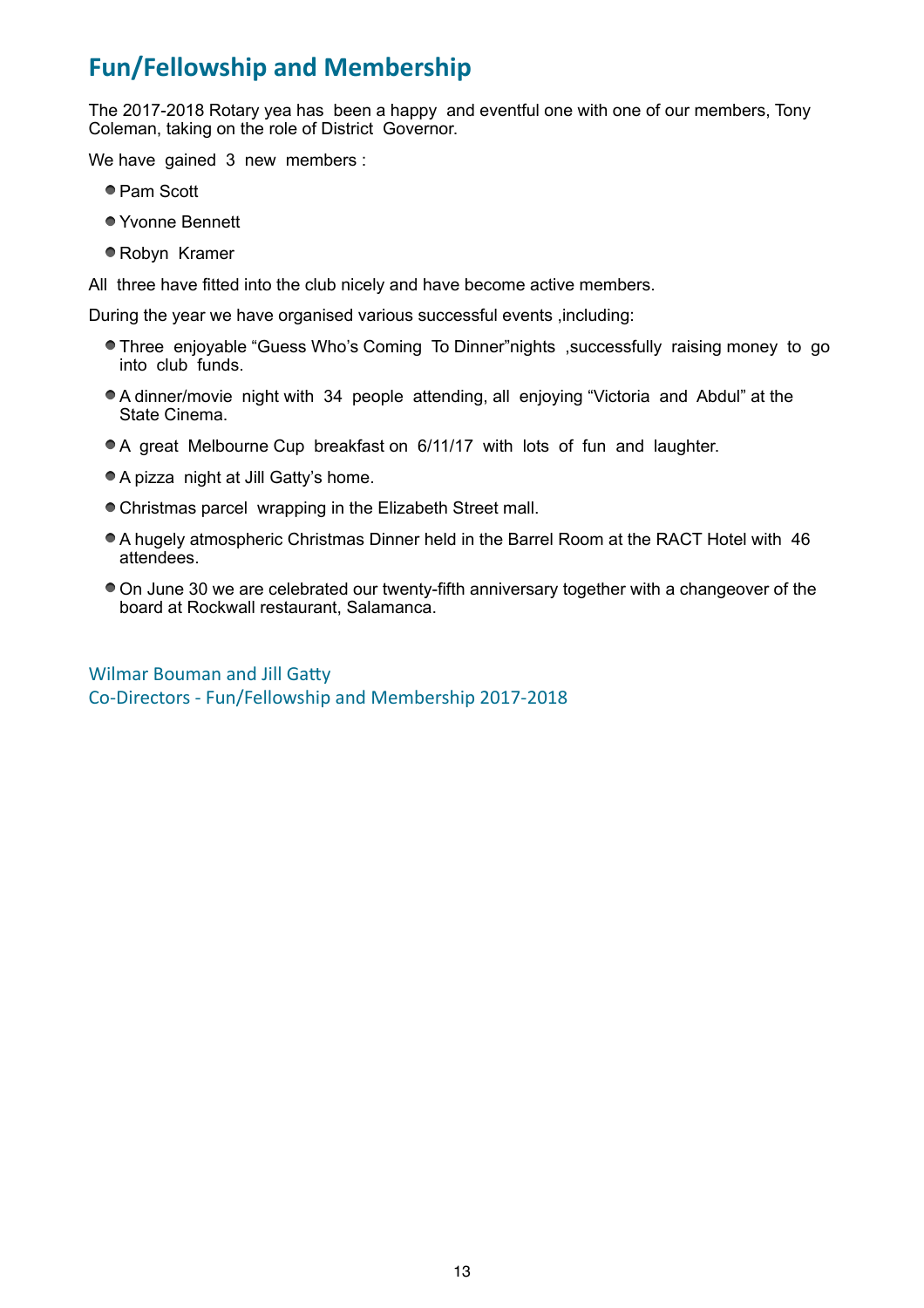# **Administration**

# **Fun Master:** *Gerry McGushin*

Still fun! Gerry has provided us with many opportunities to laugh at ourselves, his jokes and witty commentary about the current status of the world, within the safety of good fellowship.

# **Guest Speaker Program:** *Karen Badcock*

We continue to have an outstanding guest speaker program. Always informative, entertaining and also thought provoking. There has been a great range of topics and this year we had a variety of guest speakers including presentations from Rotarians involved in Rotarian projects, "Member Memoirs" from club members. A number of club members helped Karen source these speakers which was a great help.

# **Calendar:**

Our club continues to have an informative and up to date calendar of events.

# **Five Cent Coin Collection:** Sue Scott

Sue reports she currently has two boxes not in use. All other boxes are with members.

# **Sandy Bay Regatta: David Wallace**

Sandy Bay Regatta Australia Day patron car parking was once again conducted by the club, at the invitation of the Regatta Association.

David has suggested we need more volunteers in the crucial car parking and traffic direction from noon to 2.00pm. If our club is invited to assist with this task again it is likely that 2-3 volunteers will be required to collect money at each shift and hopefully more volunteers in the busy time slot.

The amount banked in 2018 was \$1,611.85. It was the busiest regatta for car parking since the Club has had the benefit of raising monies at this event.

The loose arrangement with the Regatta Association is to reimburse them 10% of the net takings ,subject to its board's approval.

David reports that the regatta is an excellent money spinner and volunteering is not too onerous for those involved.

# **Catering: Rosanne Burton-Smith**

Rosanne has continued to provide outstanding catering support throughout the year not only for Floral Shows but also for Rotary Leadership Training days

The sausage sizzles run at Bunnings continue to be very successful and with Bunnings providing all equipment. According to early feedback, participating organisation can usually expect to gross at least \$600 for a single sausage sizzle so the club was particularly pleased when our **last event raised over \$770.**

We have a sausage sizzle scheduled for 21st July at Bunnings, with a full roster. The last one raised over \$770 for the Club.

# **Rotartistry:** Andrew Gray, Debra Sealy, Irene Gray

This activity is currently under review with expected exhibitions cancelled due to increased work load of many members with the club hosting the District Conference. Discussions are planned to consider the viability for online marketing.

# **Protection Officer:** *Christine Andrews*

Christine continues to ensure all members have a current Police Check and emails members as their checks expire.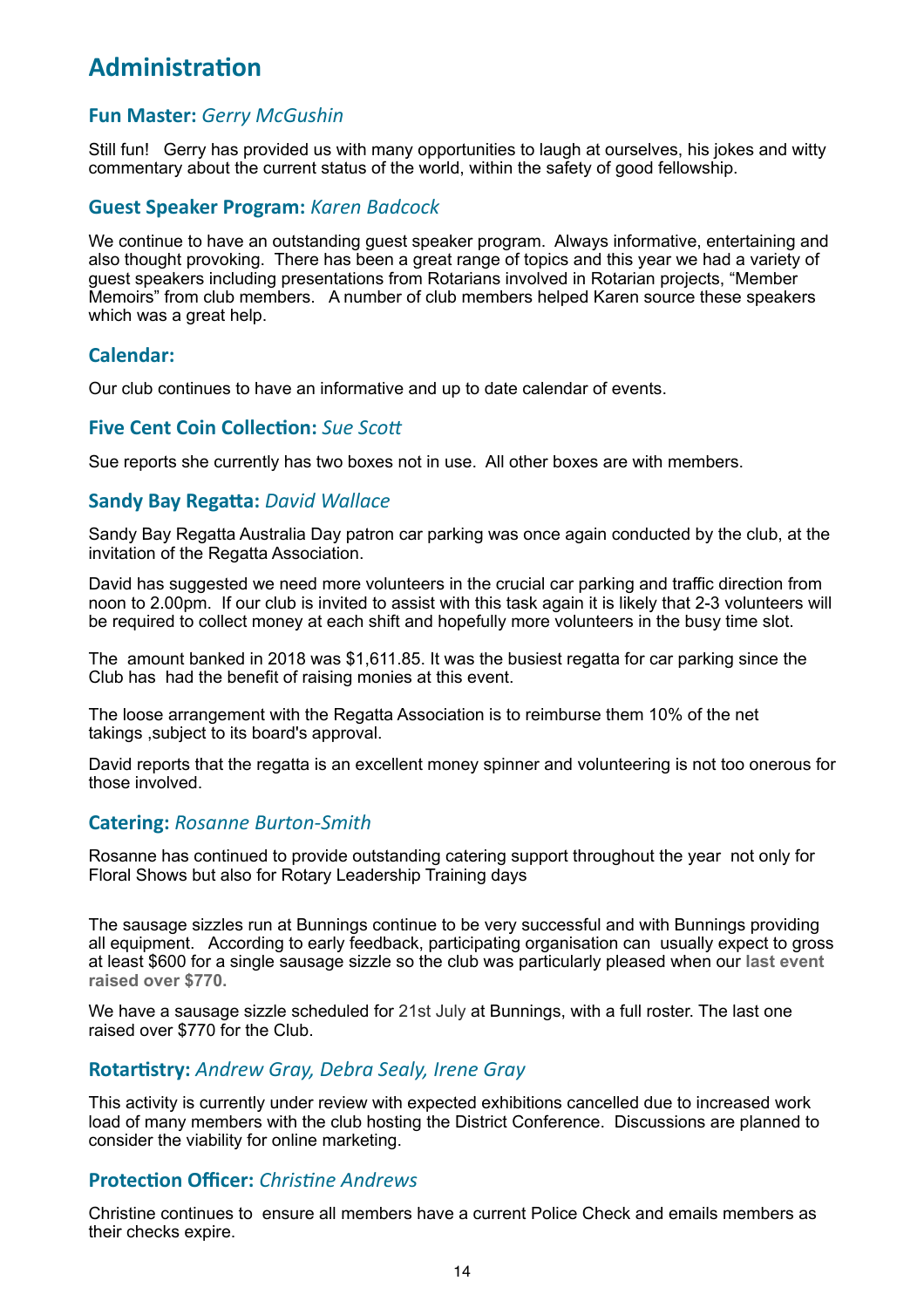# **Archives and Meeting Assets:***Ruth Temple-Smith*

Ruth continues to work through our archives and will audit our meeting assets.

# **Uniforms:** *Sue Hepburn*

Sue has presented new uniforms to club members and many members have purchased them.

# **Correspondence:** *Secretary, Sue Hepburn*

Sue has done an outstanding job of distributing incoming mail to appropriate Project leaders & Directors.

Debra Sealy Director, - Administration 2017-2018